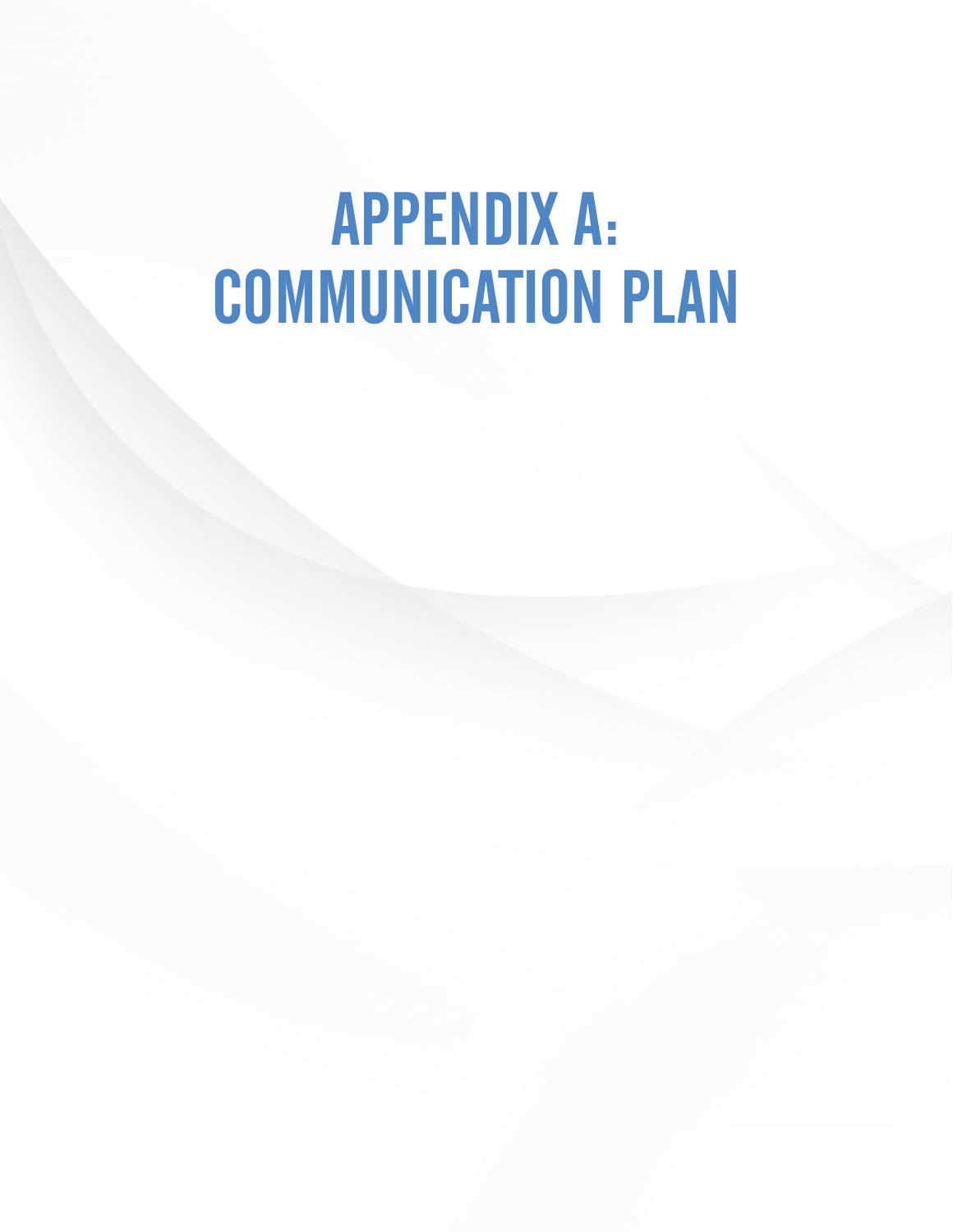# STATEWIDE CORRIDOR PLAN



### A.1 INTRODUCTION

The Kentucky Statewide Corridor Plan ("Linking Kentucky") will identify current and future statewide mobility, accessibility and safety needs for transportation corridors and will prioritize those statewide and regional corridors that have the greatest potential to improve safety, reduce travel time, improve system reliability, and provide economic benefits to Kentucky by better moving people, goods and services.

These are vital corridors that drive the state's economy, connect citizens to jobs and attract business and investment.

Once the most impactful corridors have been prioritized, the project will establish practical visions for the highest priority corridors to identify intermediate (2030) and long-term (2045) transportation needs, possible improvements to address the needs, and implementation strategies.

The project will support the Kentucky Transportation Cabinet (KYTC)'s next Long-Range Statewide Transportation Plan (LRSTP) and future Six-Year Highway Plans.

The project will be unrolled in two phases. The Project Team will identify corridors for analysis, invite feedback from Planning Partners and Key Stakeholders (Grasstops), focus on the most crucial corridors and segments, gather public feedback and ultimately develop a plan. The first phase (Tier 1) will start with 52 corridors (Statewide Corridor Network) and narrow them to 26 corridors, with 45 corridor segments. The second phase (Tier 2) will further narrow the lists to identify 20 priority segments. The Project Team will develop visions for these 20 corridor segments to help guide current and future long-range transportation plans.

### A.2 COMMUNICATIONS GOALS

The primary communications goal will be to educate and engage Key Stakeholders (Grasstops) and Planning Partners and to gather feedback that will help guide decisions on corridor priorities. Through this process, in close coordination with KYTC, we will build greater support for improvements and an overall vision.

# A.3 COMMUNICATIONS OBJECTIVES

- Present the project's goals, objectives and findings to Key Stakeholders (Grasstops) and Planning Partners in a clear, easy-to-understand manner, and clearly state the project's scope, requirements and timeline.
- Educate Key Stakeholders (Grasstops) about the need for statewide/regional connectivity and its impact on economic development and the benefit to quality of life.
- Define the tremendous benefits in safety, accessibility and mobility that will come from improving key corridors.
- Display supporting data and findings.
- Gather input from Key Stakeholders (Grasstops) to help identify which segments are more important and to learn more about corridor issues and needs.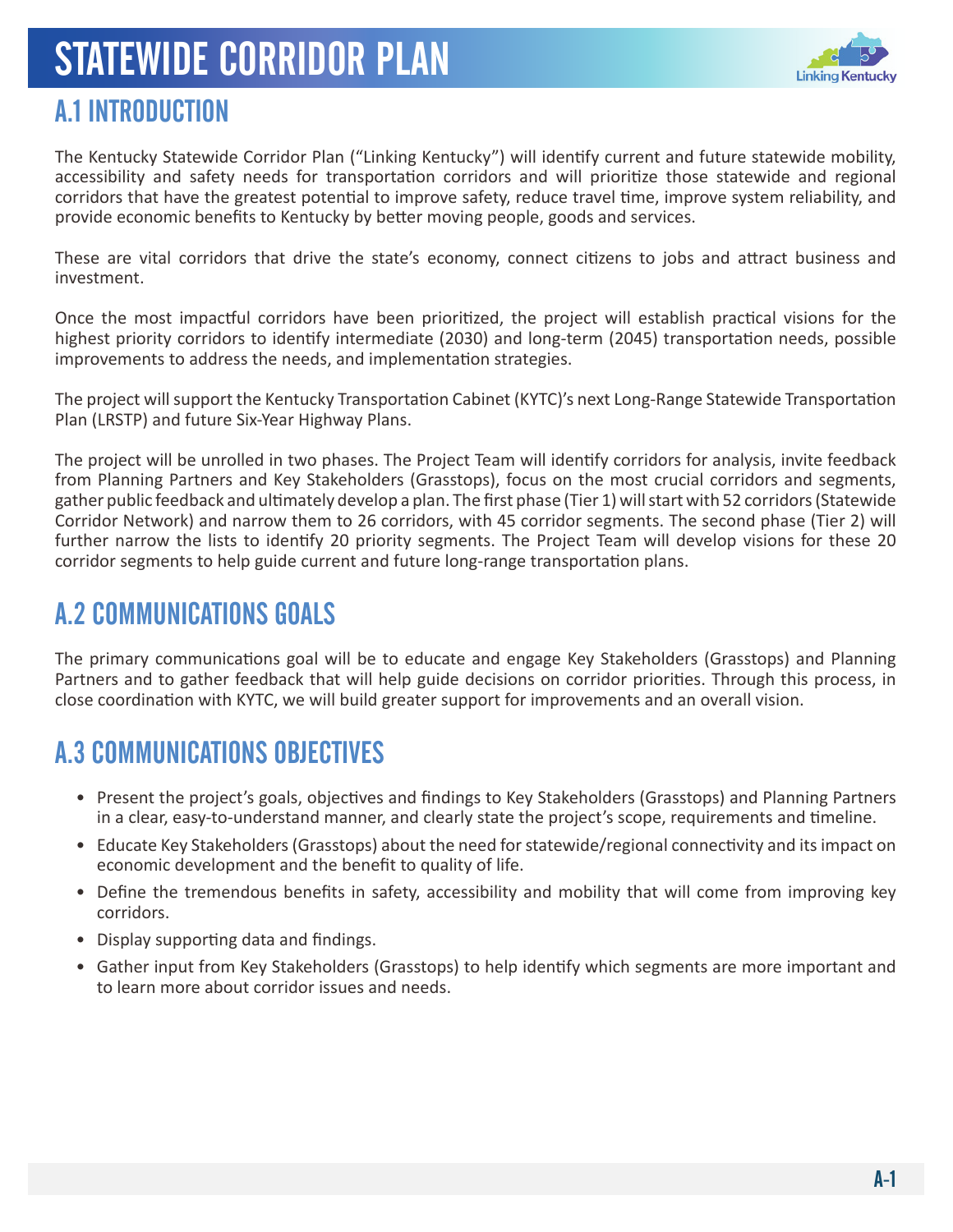

# A.4 TARGET AUDIENCES

The Target Audiences will provide feedback to the Project Team to help narrow the list of corridors.

| <b>TARGET AUDIENCES</b>                  | <b>GROUPS INCLUDED</b>                                                                                                                                                                                                                                                                                                                                                                                                                                                                                             | <b>PROJECT PHASE</b><br><b>ENGAGED</b>                                 |
|------------------------------------------|--------------------------------------------------------------------------------------------------------------------------------------------------------------------------------------------------------------------------------------------------------------------------------------------------------------------------------------------------------------------------------------------------------------------------------------------------------------------------------------------------------------------|------------------------------------------------------------------------|
| <b>Project Team</b>                      | <b>KYTC Central Office</b><br>Kentucky Highway District Personnel<br>MPO/ADD representatives                                                                                                                                                                                                                                                                                                                                                                                                                       | • Study Goals<br><b>Study Network</b><br>Tier 1<br>Tier 2<br>Visioning |
| <b>Planning Partners</b>                 | All other MPO and ADD planners<br>All KYTC Chief District Engineers<br>All KYTC District Project Development Branch Managers<br><b>All KYTC District Planners</b>                                                                                                                                                                                                                                                                                                                                                  | <b>Study Network</b><br>Tier 1<br>Tier 2<br>Visioning                  |
| <b>Key Stakeholders</b><br>("Grasstops") | State legislators (senators and representatives)<br><b>Chambers of Commerce</b><br>County judges-executive; county road supervisors<br>Mayors and city managers<br>Sheriffs<br>Paid and volunteer fire chiefs<br>KY Cabinet for Economic Development<br><b>KY Manufacturers Association</b><br>Kentuckians for Better Transportation<br><b>KY Association of Counties</b><br>KY League of Cities<br>KY Magistrates and Commissioners Association<br>KY Board of Emergency Medical Services; local EMS<br>officials | Tier 1<br>Tier 2<br>• Visioning                                        |

### A.5 STRATEGIES AND TACTICS

#### A.5.1 DEVELOP BRANDING

• In coordination with KYTC, develop a branded, cohesive look for the website and other informational material that builds on KYTC's already established SHIFT theme.

#### A.5.2 DEVELOP KEY STAKEHOLDER (GRASSTOPS) DATABASE BY KYTC DISTRICT

• Develop a contact/email database of Key Stakeholders (Grasstops) in each KYTC district as connectors to receive information and updates on the project. These Key Stakeholders (Grasstops) will be a critical resource for disseminating information and obtaining input and buy-in.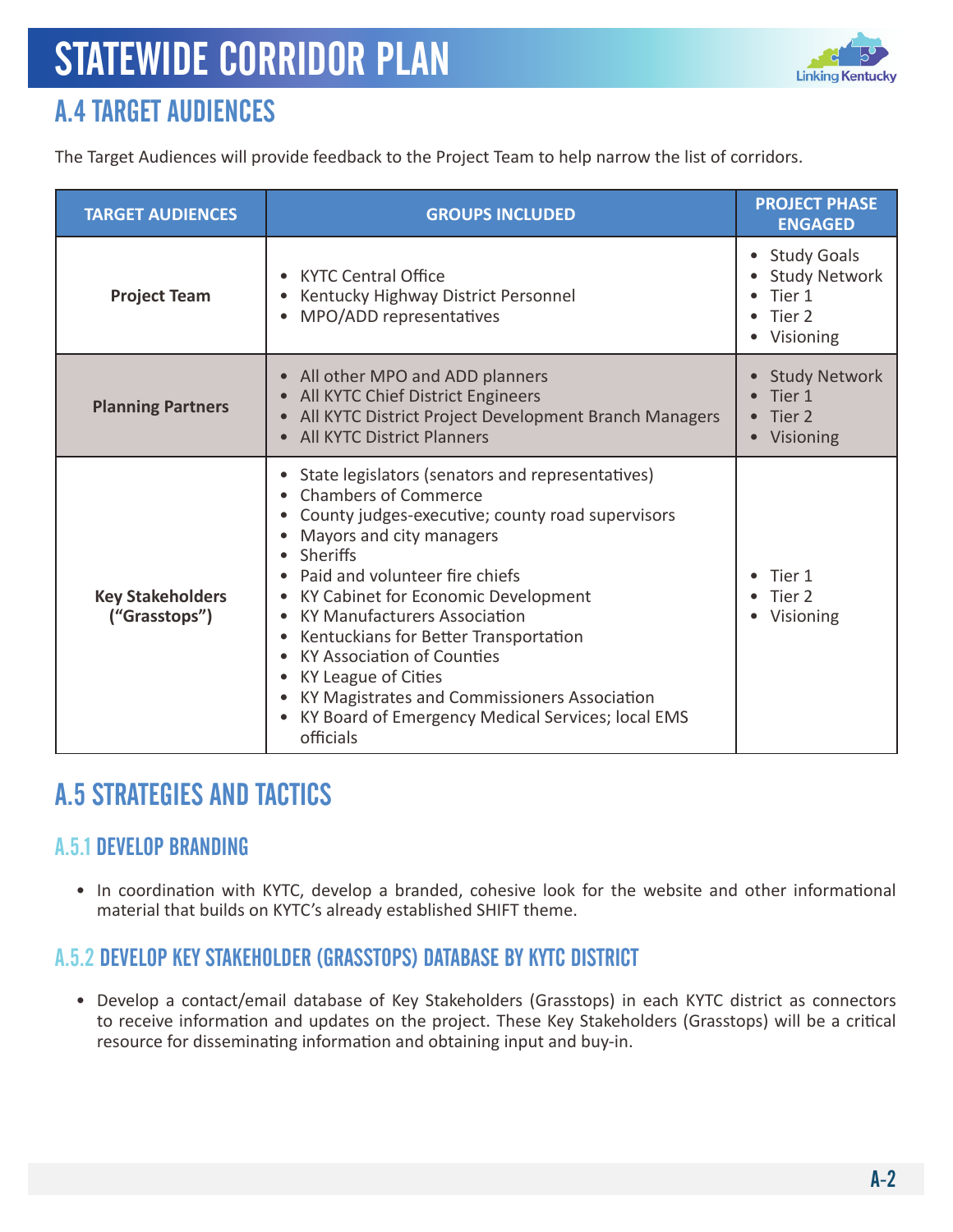# STATEWIDE CORRIDOR PLAN



#### A.5.3 DEVELOP & MAINTAIN WEBSITE

- Develop and maintain a standalone, mobile-friendly website to serve as an informational hub for the project. The project website link will be posted on KYTC's website or used to host detailed information for the Project Team and Planning Partners. The website will be updated frequently with clear information relevant to the project's vision, goals and objectives, criteria for corridor consideration, and will display supporting data and findings. The website will include:
	- o Relevant information such as maps, photos, FAQs, timelines, news updates and contacts.
	- o A list of studied corridors and ultimately, prioritized corridors and the final corridor segments for statewide vision.
	- o Online surveys to collect input.
	- o The GIS Online Tool to integrate corridor visions.

#### A.5.4 SUPPORT MEDIA RELATIONS

- The Consulting Team (C2 and Corradino) will work with the KYTC Office of Public Affairs to coordinate messaging and seek media coverage, as directed by KYTC.
- The Consulting Team may draft materials such as news releases and talking points, and coordinate with KYTC on news conferences and interviews with key project managers and officials.
- KYTC will take the lead in distributing media materials and in responding to media inquiries.

# A.6 STAKEHOLDER ENGAGEMENT

Engagement of stakeholders will be a critical part of Linking Kentucky, and will involve two main groups:

- 1. Planning Partners (Area Development Districts and Metropolitan Planning Organizations)
- 2. Key Stakeholders (Grasstops)

Input from these stakeholders will help guide decisions on corridor priorities and corridor visioning.

Planning Partners (ADDs and MPOs) will be engaged by KYTC first for input. The Consulting Team will then seek input on the Study Network. Once the Study Network is established, the Consulting Team will then seek input from Planning Partners and Key Stakeholders (Grasstops) via online surveys. Key Stakeholders (Grasstops) will receive surveys via email. Regional forums may also be held for Key Stakeholders (Grasstops) during Tier 2, should the Consulting Team determine at that time that additional input and dialogue is needed.

#### A.6.1 KEY STAKEHOLDERS (GRASSTOPS)

The Consulting Team has compiled a database of other stakeholders throughout Kentucky, the Key Stakeholders (Grasstops), that includes leaders in transportation, commerce, economic development, manufacturing, county/ municipal government and emergence response.

To engage these Key Stakeholders (Grasstops), the Consulting Team will develop a summary detailing the project's purpose, describing which corridors are included and promoting the website. The summary will also convey why this project is important, how it will benefit Kentucky, and what feedback the Project Team is asking for from Key Stakeholders (Grasstops), now and over the next year.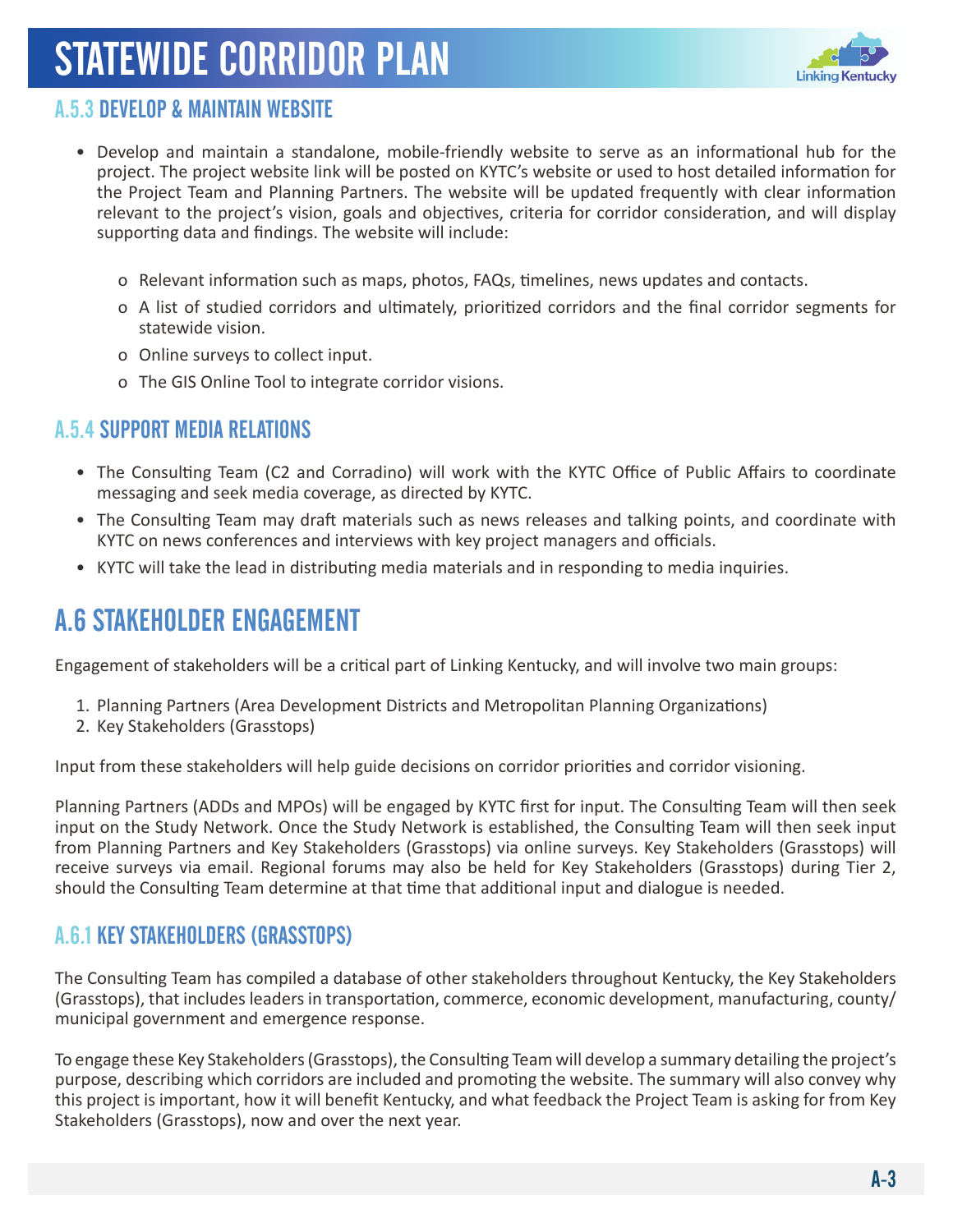# STATEWIDE CORRIDOR PLAN



The summary along with an online survey will be distributed via email to Key Stakeholders (Grasstops) and Planning Partners. The survey and website are intended to help build support for the project and explain its connection to KYTC's SHIFT initiative.

The online survey for Key Stakeholders (Grasstops), developed by the Consulting Team in conjunction with KYTC, will consist of 10-12 questions and determine preferences for which Tier 1 criteria are more valuable (e.g. mobility, accessibility, safety) in selecting corridors for improvements. The survey results will support the development of weighting factors for Tier 1 criteria.

After the input is gathered, the Tier 1 Screening will be conducted to identify 26 long corridors for further consideration. Then, those corridors will be segmented into 45. As part of Tier 2, Key Stakeholders (Grasstops) will be asked to provide feedback via a second survey. Should the Consulting Team determine regional forums are needed, they would be held at this time.

#### A.6.2 SUMMARY OF ENGAGEMENT ACTION

#### **Tier 1**

- 1. ADDs and MPOs ("Planning Partners") will receive the study corridors (52 corridors in the Statewide Corridor Network, 10 flagged corridors, and 5 "gap" corridors) and give feedback on corridors **by Jan. 15, 2020**.
- 2. Planning Partners and Key Stakeholders ("Grasstops") will receive the study corridors (52 corridors in the Statewide Corridor Network, 10 flagged corridors, and 5 "gap" corridors) and be asked to give input on which criteria are most important. This will help guide the project team's decisions on corridor priorities among the Statewide Corridor Network for Tier 2. **Survey launches March 2, 2020, input due by March 23, 2020**.
- 3. Input from Key Stakeholders (Grasstops) will be reviewed, and the project team will narrow the Statewide Corridor Network list to approximately 25 corridors (with 45 segments) for Tier 2 **by June 26, 2020**.

#### **Tier 2**

- 4. Through KYTC, Planning Partners (ADDs and MPOs) will receive the Tier 2 corridors (25 corridors, 45 segments) and Tier 2 criteria to review and give input on prioritization **by July 10, 2020**.
- 5. Key Stakeholders (Grasstops) will receive the Tier 2 corridors and Tier 2 criteria and be asked to give input on criteria and which segments in their district and statewide are most important. If additional input is needed, the Consultant Team and KYTC may consider regional forums. **Survey launches July 21, 2020, input due by August 4, 2020**.
- 6. The Project Team will develop draft Tier 2 prioritization and share the results with Planning Partners by December 15, 2020.
- 7. The Project Team and Planning Partners will participate in a poll to identify priority corridors based on draft Tier 2 scores and statewide needs. Survey launces December 15, 2020, input due December 23, 2020.
- 8. The Project Team will finalize Tier 2 prioritization and the final 20 visioning segments **by January 19, 2021**.